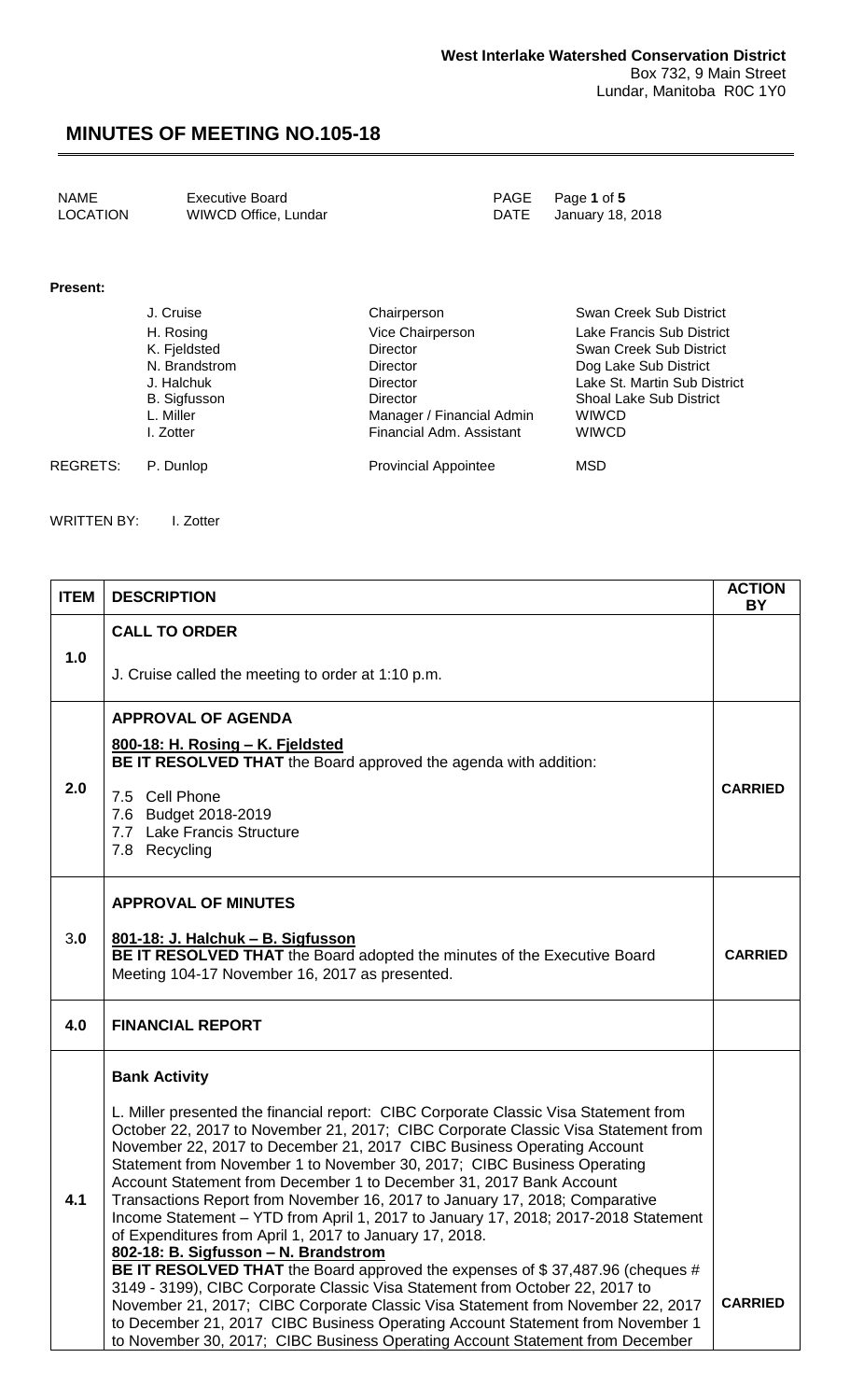| <b>NAME</b><br>LOCATION | <b>Executive Board</b><br>WIWCD Office, Lundar                                                                                                                                                                                                                                                                                                            | PAGE<br>DATE | Page 2 of 5<br>January 18, 2018 |                |
|-------------------------|-----------------------------------------------------------------------------------------------------------------------------------------------------------------------------------------------------------------------------------------------------------------------------------------------------------------------------------------------------------|--------------|---------------------------------|----------------|
|                         | 1 to December 31, 2017 Bank Account Transactions Report from November 16, 2017<br>to January 17, 2018; Comparative Income Statement - YTD from April 1, 2017 to<br>January 17, 2018; 2017-2018 Statement of Expenditures from April 1, 2017 to January<br>17, 2018.                                                                                       |              |                                 |                |
| 5.0                     | <b>SUB DISTRICT RECOMMENDATIONS</b><br>No recommendations were brought forward at this time                                                                                                                                                                                                                                                               |              |                                 |                |
| 6.0                     | <b>OLD BUSINESS</b>                                                                                                                                                                                                                                                                                                                                       |              |                                 |                |
| 6.1                     | Integrated Watershed Management plan (IWMP)<br>Draft was presented to the Board of directors. Next meeting will be set up to review the<br>draft.                                                                                                                                                                                                         |              |                                 |                |
| 6.2                     | <b>Winter Watering System Applications</b><br>Projects from 2016-2017 fiscal year are completed, bills have been paid. One applicant<br>withdrew his application for 2017-2018 fiscal year. Two Project are in the progress.<br>Edited copy of the Winter Off-Site Watering System Program Application was presented<br>and approved by the Board.        |              |                                 |                |
| 6.3                     | <b>Copier</b><br>Konica Minolta machine connected as a secondary copier and leased by the WIWCD for<br>next three years at cost of \$89.00 per month.                                                                                                                                                                                                     |              |                                 |                |
| 6.4                     | <b>Hatchery Drain</b><br>Tabled                                                                                                                                                                                                                                                                                                                           |              |                                 |                |
| 6.5                     | <b>Well Sealing</b><br>There is no new information pertaining to the flowing well in question. The Board<br>tabled the decision pertaining to previously submitted application till next month,<br>based on the available funds.                                                                                                                          |              |                                 |                |
| 6.6                     | <b>Spawning Shoals</b><br>RM of Woodlands will be inspecting removal of Spawning Shoals in spring time, to insure<br>that the work is completed according to their expectations. Invoice for completed work<br>has not been received. Payment will be made after the RM of Woodlands approves the<br>project.                                             |              |                                 |                |
| 6.7                     | <b>Hourly Remuneration</b><br>Information pertaining to the remuneration rates among the districts presented to the<br>Board. The Board discussed established rates by other CDs<br>803-18: N. Brandstrom - K. Fjeldsted<br>BE IT RESOLVED THAT the Board approved to establish hourly remuneration rate for<br>the members of WIWCD at \$15.00 per hour. |              |                                 | <b>CARRIED</b> |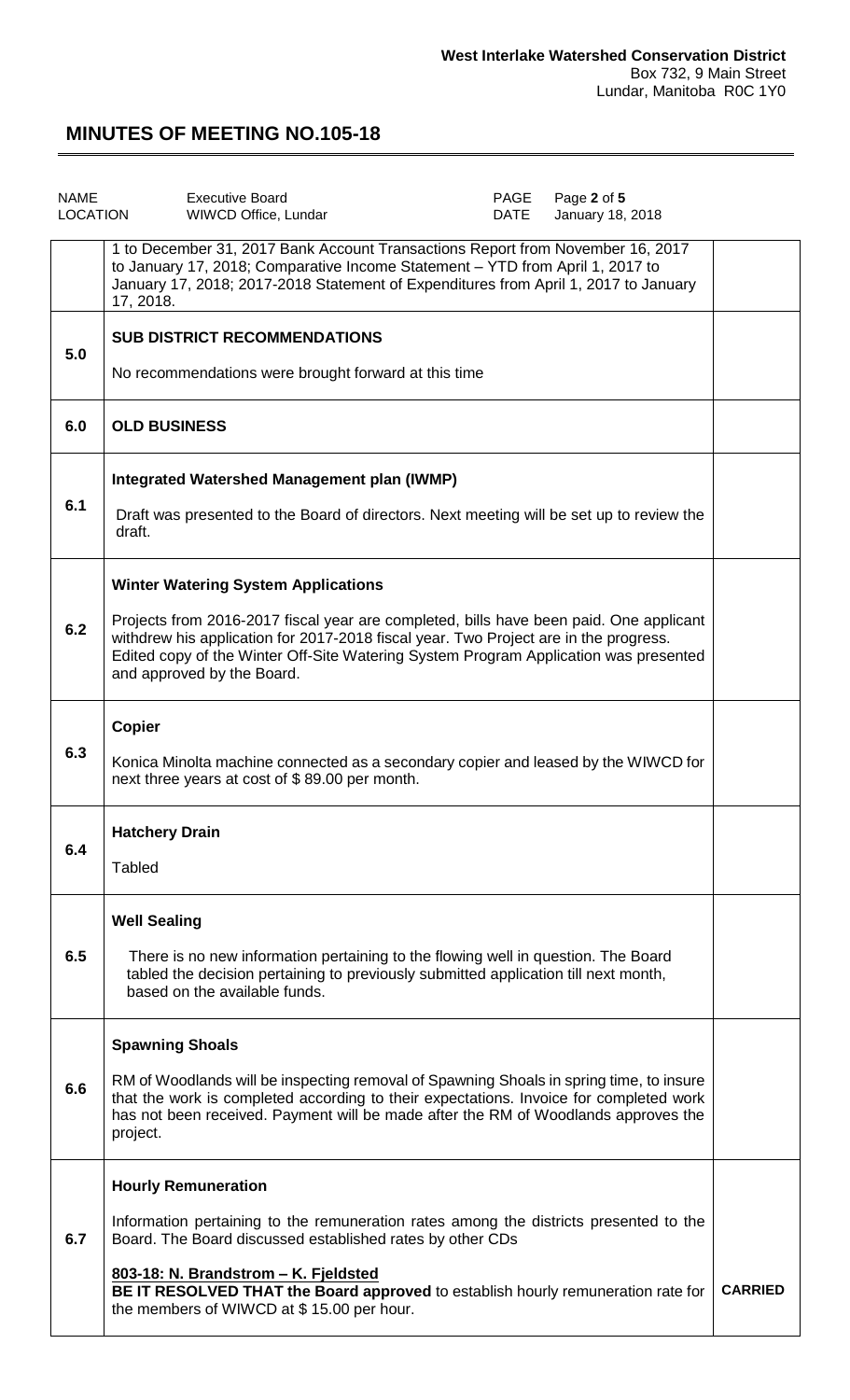| <b>NAME</b><br><b>LOCATION</b> |                         | <b>Executive Board</b><br>WIWCD Office, Lundar                                                                                                                                                                                                                                                                                                                                                                                                                                                                                 | PAGE<br>DATE | Page 3 of 5<br>January 18, 2018 |  |
|--------------------------------|-------------------------|--------------------------------------------------------------------------------------------------------------------------------------------------------------------------------------------------------------------------------------------------------------------------------------------------------------------------------------------------------------------------------------------------------------------------------------------------------------------------------------------------------------------------------|--------------|---------------------------------|--|
| 6.8                            | <b>Riparian Project</b> | Previously approved riparian project will not be completed this fiscal year, account<br>payable will be set up to provide financial assistance for B. Kinkead's application.                                                                                                                                                                                                                                                                                                                                                   |              |                                 |  |
| 6.9                            |                         | <b>Community Tree Nursery Program</b><br>Collected cheques and cash from the residents have been deposited to the bank account,<br>invoice from Greenhouse has not been received yet.                                                                                                                                                                                                                                                                                                                                          |              |                                 |  |
| 6.10                           |                         | <b>MCDA Conference 2017</b><br>Four Board Members and 2 staff attended the MCDA Conference. The Board of Directors<br>made a comment that the Conference date, fallen on the second week of December,<br>does not serve well municipal representatives, as many of them have municipal Meetings<br>every second Tuesday of the month.                                                                                                                                                                                          |              |                                 |  |
| 6.11                           | Inwood.                 | <b>Predators Workshop</b><br>Predators Workshop took place on December 2, 2017 in Inwood and on December 3,<br>2017 in Ashern. Both Workshops were well attended: 40 participants attended workshop<br>in Inwood and 16 participants attended in Ashern. Manitoba Beef Producers Association<br>sponsored lunch for the participants in Ashern, RM of Armstrong sponsored lunch in<br>Staff to contact RMs with an inquiry if they would like to participate in organizing Beaver<br>Workshop in the beginning of May of 2018. |              |                                 |  |
| 7.0                            | <b>NEW BUSINESS</b>     |                                                                                                                                                                                                                                                                                                                                                                                                                                                                                                                                |              |                                 |  |
| 7.1                            |                         | <b>Green Team and Canada Summer Job</b><br>Applications with a request for funding for the Resource Technician position submitted to<br>Green Team Program and Canada Summer Job Program.                                                                                                                                                                                                                                                                                                                                      |              |                                 |  |
| 7.2                            | <b>Well Inventory</b>   | In case of announcement of Well Inventory Program by the Province, the West Interlake<br>Watershed Conservation District will be requesting funding to test 300 private wells within<br>District's boundaries.                                                                                                                                                                                                                                                                                                                 |              |                                 |  |
| 7.3                            | <b>Banking</b><br>date. | The branch of CIBC in Lundar will be closed on June 7, 2018. Directors discussed if the<br>WIWCD should remain with CIBC, account would be moved to Stonewall or to move<br>financial assets to a different banking institution. A final decision will be made at later                                                                                                                                                                                                                                                        |              |                                 |  |
| 7.4                            |                         | <b>Aligning CDs to Watershed</b><br>New initiative "Aligning CDs to Watershed" is in progress. Meeting and consultations will<br>be set up with the Province in March of 2018. The West Interlake Watershed<br>Conservation District will not be affected by this initiative or very little.                                                                                                                                                                                                                                   |              |                                 |  |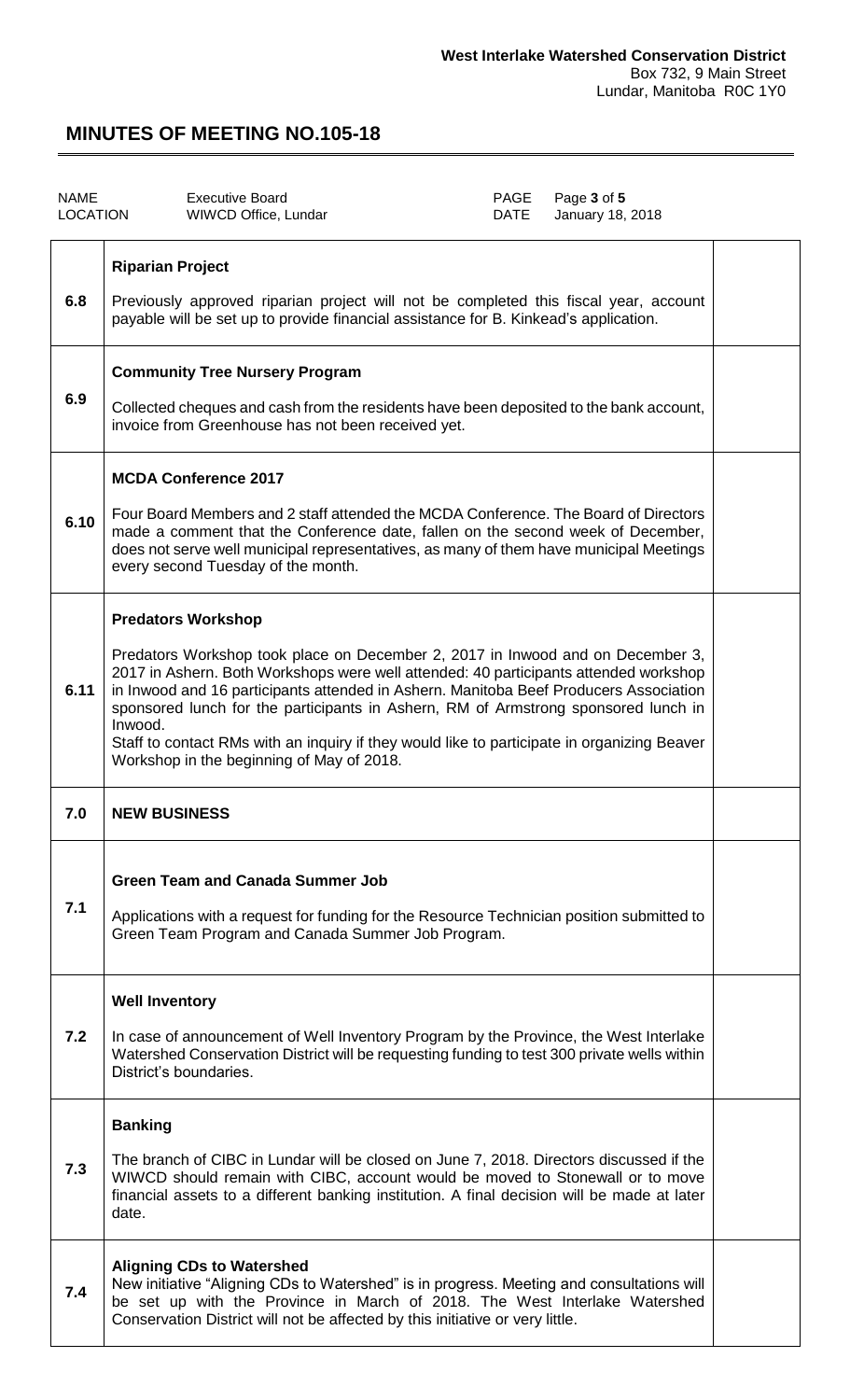| <b>NAME</b><br><b>LOCATION</b> | <b>Executive Board</b><br>WIWCD Office, Lundar                                                                                                                                                                                                                                                                                                                                                                                           | PAGE<br><b>DATE</b> | Page 4 of 5<br>January 18, 2018 |                |
|--------------------------------|------------------------------------------------------------------------------------------------------------------------------------------------------------------------------------------------------------------------------------------------------------------------------------------------------------------------------------------------------------------------------------------------------------------------------------------|---------------------|---------------------------------|----------------|
| 7.5                            | <b>Cell Phone</b><br>Currently WIWCD is using a monthly plan "Pay As You Go" at the rate of \$15.00 for the<br>cellphone that is used predominantly by summer student in the summer. Staff to research<br>available plans and to upgrade the phone to a newer model.                                                                                                                                                                     |                     |                                 |                |
| 7.6                            | <b>Budget 2018-2019</b><br>L. Miller presented Budget 2018-2019 to the Board. The Board discussed presented<br>Budget.<br>804-18: N. Brandstrom - J. Halchuk<br>BE IT RESOLVED THAT the Board approved first reading of presented Budget 2018-<br>2019.                                                                                                                                                                                  |                     |                                 | <b>CARRIED</b> |
| 7.7                            | <b>Lake Francis Structure</b><br>The request for the time extension to complete Project # FES 16-009 Lake Francis<br>Fishery and Fish Habitat Enhancement was granted and the project end date has been<br>extended to March 31, 2018. Changes pertaining to the approved project #16-HCAA-<br>016311 (Recreational Fisheries Conservation Partnership Program) were submitted,<br>requested changes has not been approved at this time. |                     |                                 |                |
| 7.8                            | <b>Recycling</b><br>A Board Member requested staff to research info on twine recycling within Manitoba.                                                                                                                                                                                                                                                                                                                                  |                     |                                 |                |
| 8.0                            | <b>REPORTS</b>                                                                                                                                                                                                                                                                                                                                                                                                                           |                     |                                 |                |
| 8.1                            | Chairperson<br>N/A                                                                                                                                                                                                                                                                                                                                                                                                                       |                     |                                 |                |
| 8.2                            | <b>MCDA Rep Report</b><br>The Election Meeting for the MCDA Board will take place on February 6, 2018. Henry<br>Rosing asked that alternative appointee would represent him at next MCDA meeting.<br>The Strategic Plan of MCDA presented to the Board. Board Members to review the Plan<br>and to submit their comments by January 30, 2018.                                                                                            |                     |                                 |                |
| 8.3                            | <b>Manager Report</b><br>Manager will attend the Manager's Meeting in Winnipeg on January 31-February 1, 2018.                                                                                                                                                                                                                                                                                                                           |                     |                                 |                |
| 9.0                            | IN CAMERA DISCUSSION<br>N/A                                                                                                                                                                                                                                                                                                                                                                                                              |                     |                                 |                |
| 10.0                           | <b>CORRESPONDENCE</b><br>$\triangleright$ The email from S. Robins addressed to Administrators inquiring for input and<br>suggestions pertaining to information distribution specifically from MCDA to<br>Districts;                                                                                                                                                                                                                     |                     |                                 |                |